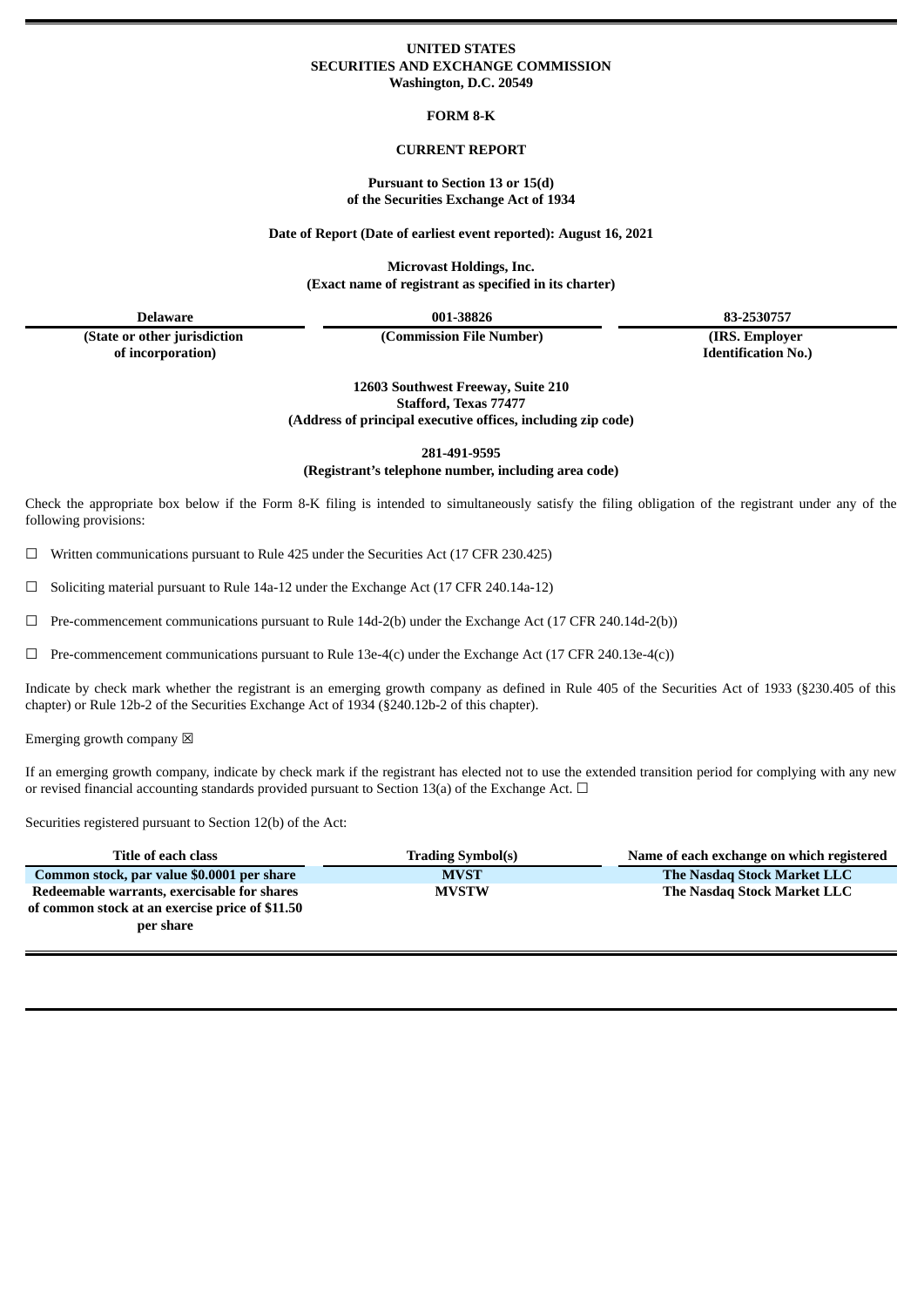## **Item 7.01 Regulation FD Disclosure.**

On August 16, 2021, Microvast Holdings, Inc. issued a press release announcing the consolidated financial results of Microvast, Inc., its whollyowned subsidiary, for the period ended June 30, 2021.

The full text of the press release is included as Exhibit 99.1 to this Current Report on Form 8-K and is incorporated into this Item 7.01 by reference.

The foregoing exhibit and the information set forth therein shall not be deemed to be filed for purposes of Section 18 of the Securities Exchange Act of 1934, as amended (the "Exchange Act"), or otherwise be subject to the liabilities of that section, nor shall it be deemed to be incorporated by reference in any filing under the Securities Act or the Exchange Act except as shall be expressly set forth by specific reference in such filing.

## **Item 9.01. Financial Statements and Exhibits.**

# (d) *Exhibits*

| <b>Exhibit No. Description</b> |                                                                             |
|--------------------------------|-----------------------------------------------------------------------------|
|                                |                                                                             |
| 99.1                           | <b>Press Release dated August 16, 2021</b>                                  |
| 104                            | Cover Page Interactive Data File (embedded within the Inline XBRL document) |

1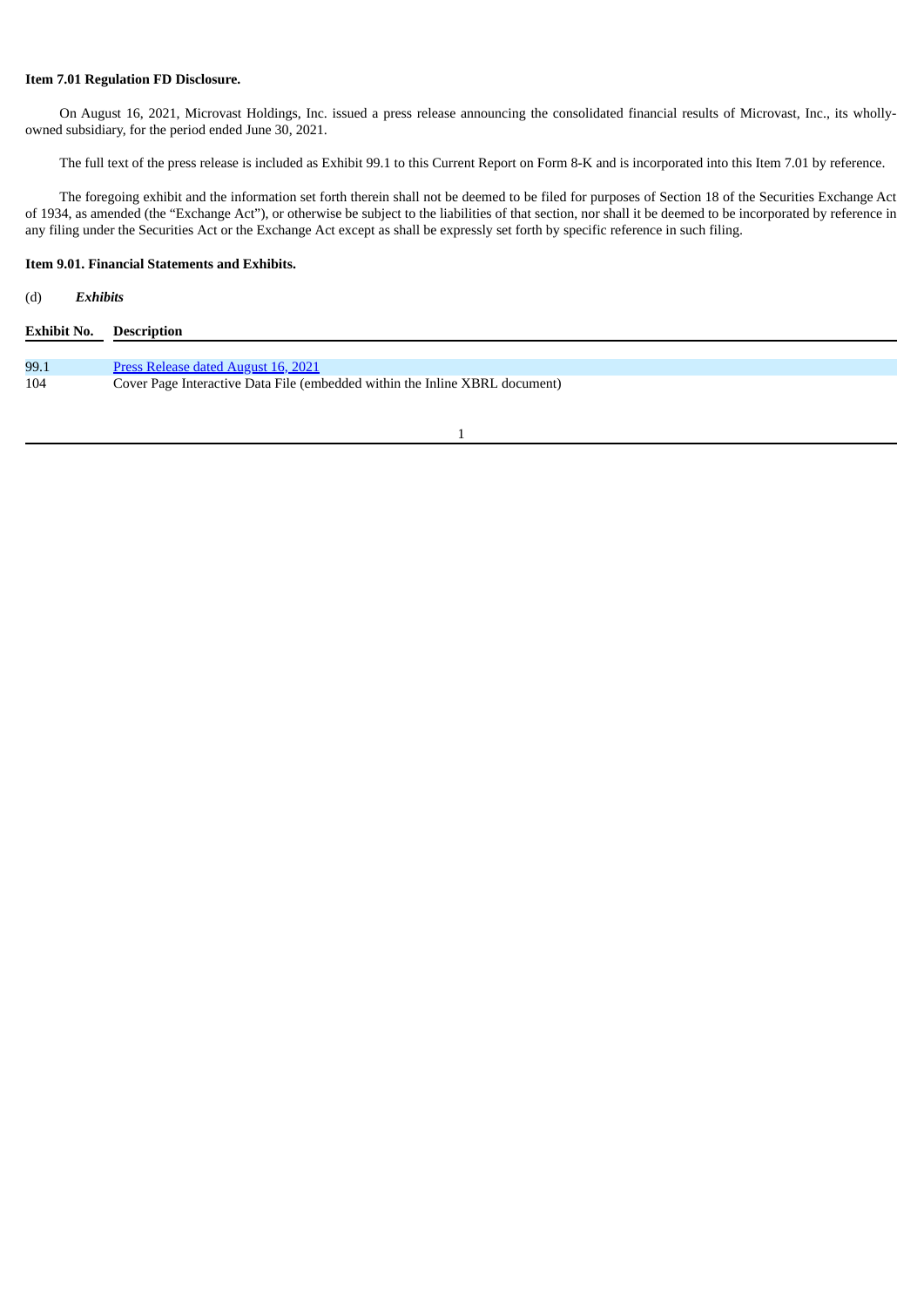## **SIGNATURES**

Pursuant to the requirements of the Securities Exchange Act of 1934, the registrant has duly caused this report to be signed on its behalf by the undersigned hereunto duly authorized.

Date: August 16, 2021

## **MICROVAST HOLDINGS, INC.**

By: /s/ Yanzhuan Zheng Name: Yanzhuan Zheng Title: Chief Financial Officer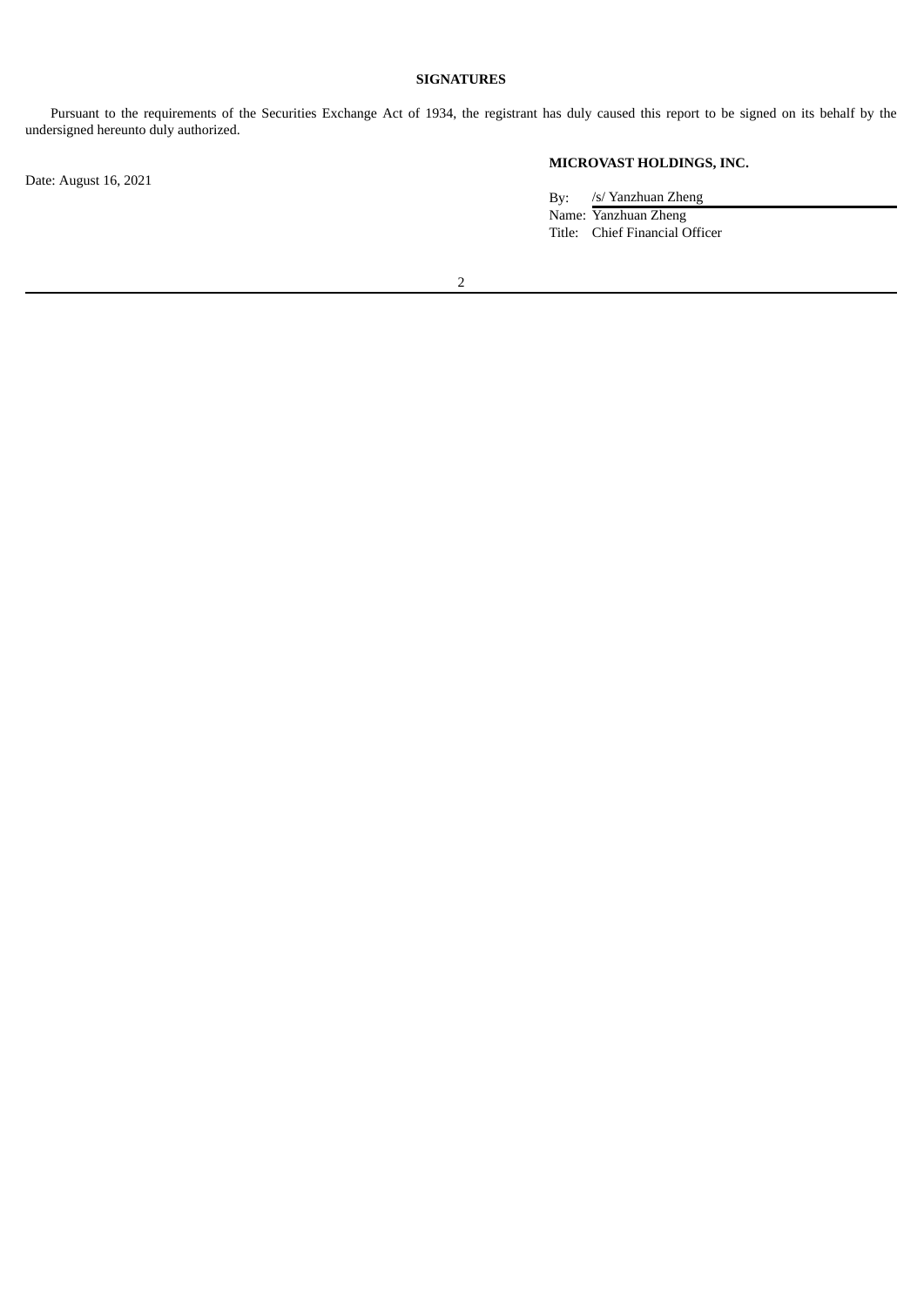#### **MICROVAST REPORTS FISCAL 2021 SECOND QUARTER RESULTS**

<span id="page-3-0"></span>HOUSTON, Texas – August 16, 2021 – Microvast Holdings, Inc. (NASDAQ: MVST), a technology innovator that designs, develops and manufactures lithium-ion battery solutions, today announced the consolidated financial results for Microvast, Inc. ("Microvast"), its wholly owned subsidiary, for the quarter ended June 30, 2021 ("Q2 2021"). These business results were achieved prior to the completion of the business combination with Tuscan Holdings Corp. ("Tuscan") on July 23, 2021.

## **Business Results**

Q2 2021 revenue was \$33.4 million, an increase of 53.8% from \$21.7 million for the quarter ended June 30, 2020 ("Q2 2020"). Gross loss in Q2 2021 was \$6.8 million, compared to gross profit of \$3.6 million in Q2 2020, and was negatively impacted by: 1) inventory write-downs for certain legacy products, 2) higher proportion of sales generated in China with lower average selling price compared to regions outside of China in the prior period, 3) a lower volume of orders placed for a specific manufacturing line as a result of the industry-wide semiconductor shortage, which resulted in a higher manufacturing cost per unit, and 4) increased raw material prices compared to Q2 2020. Net loss for Q2 2021 was \$27.1 million, compared to net loss in Q2 2020 of \$7.9 million.

"Microvast posted solid revenue growth in Q2 2021 and we are excited to see continued growth in demand for our products," said Yang Wu, Microvast's Chief Executive Officer. "The closing of our recent business combination with Tuscan provided us with more than \$700 million in net proceeds to execute our business plan and capitalize on the global shift to electrification. We remain focused on implementing our capacity expansion plans, winning new customers with multi-year contract awards and hiring key talent. While we have faced unanticipated challenges during the first half of this year, including global disruptions caused by material shortages, international freight delays, rising commodity prices and the continued impact of the COVID-19 pandemic, we view these as temporary challenges. We continue to expand our core customer base of leading OEMs producing a wide range of commercial vehicles and look forward to reaching new milestones."

"Our plans to add a total of 4 GWh of high-volume manufacturing capacity in our Clarksville, Tennessee and Huzhou, China facilities are moving forward," said Shane Smith, Microvast's Chief Operating Officer. "As a result of the delay in the closing of our business combination with Tuscan, we expect the new capacity to be online in early 2023. This timeline aligns with the updated production schedules and forecast requirements from our key customers as they also work to overcome industry-wide supply chain and logistics challenges. The demand for vehicle electrification and energy storage remains high as our customers and governments around the globe continue to emphasize the importance of clean energy. We are excited about our future opportunities."

## **Business Outlook**

Based on current business conditions, trends and other factors, Microvast is introducing a revenue guidance range for the fiscal year ending December 31, 2021 of \$145.0 million to \$155.0 million, which would represent year-over-year growth of 34.9% to 44.2% compared to \$107.5 million for the fiscal year ended December 31, 2020.

In addition, Microvast expects capital expenditures to be approximately \$170 million for the fiscal year ending December 31, 2021, compared to \$18.6 million for the fiscal year ended December 31, 2020. Capital expenditures will primarily be related to expanding manufacturing capacity and research and development capabilities.

Microvast recently announced key strategic customer wins and will continue to collaborate with additional leading OEMs in the commercial vehicle sector on their electrification strategies. Microvast continues to believe its battery technologies are well positioned to see strong demand from OEMs of electric and fuel cell logistics and transport vehicles.

## **Explanatory Note**

On July 23, 2021, Microvast completed its previously announced business combination with Tuscan and the resulting company was renamed Microvast Holdings, Inc. The business combination and related PIPE financing provided \$708.4 million in net proceeds to support Microvast's growth initiatives.

The business results presented in this press release are for Microvast, Inc., a wholly owned subsidiary of Microvast Holdings, Inc., for the quarter ended June 30, 2021 (prior to the completion of the business combination with Tuscan). The quarterly financial results for Microvast, Inc. for the period ended June 30, 2021 were filed with the Securities and Exchange Commission (the "SEC") on Form 8-K/A on Monday, August 16, 2021. The quarterly financial results for Microvast Holdings, Inc. (formerly known as Tuscan Holdings Corp.) for the period ended June 30, 2021 were filed with the SEC on Form 10-Q on August 16, 2021.

## **About Microvast**

Microvast, Inc. is a technology innovator that designs, develops and manufactures lithium-ion battery solutions. Microvast is renowned for its cutting-edge cell technology and its vertical integration capabilities which extend from core battery chemistry (cathode, anode, electrolyte, and separator) to battery packs. By integrating the process from raw material to system assembly, Microvast has developed a family of products covering a breadth of market applications. Microvast was founded in 2006 and is headquartered in Houston, Texas. More information can be found on the corporate website: www.microvast.com.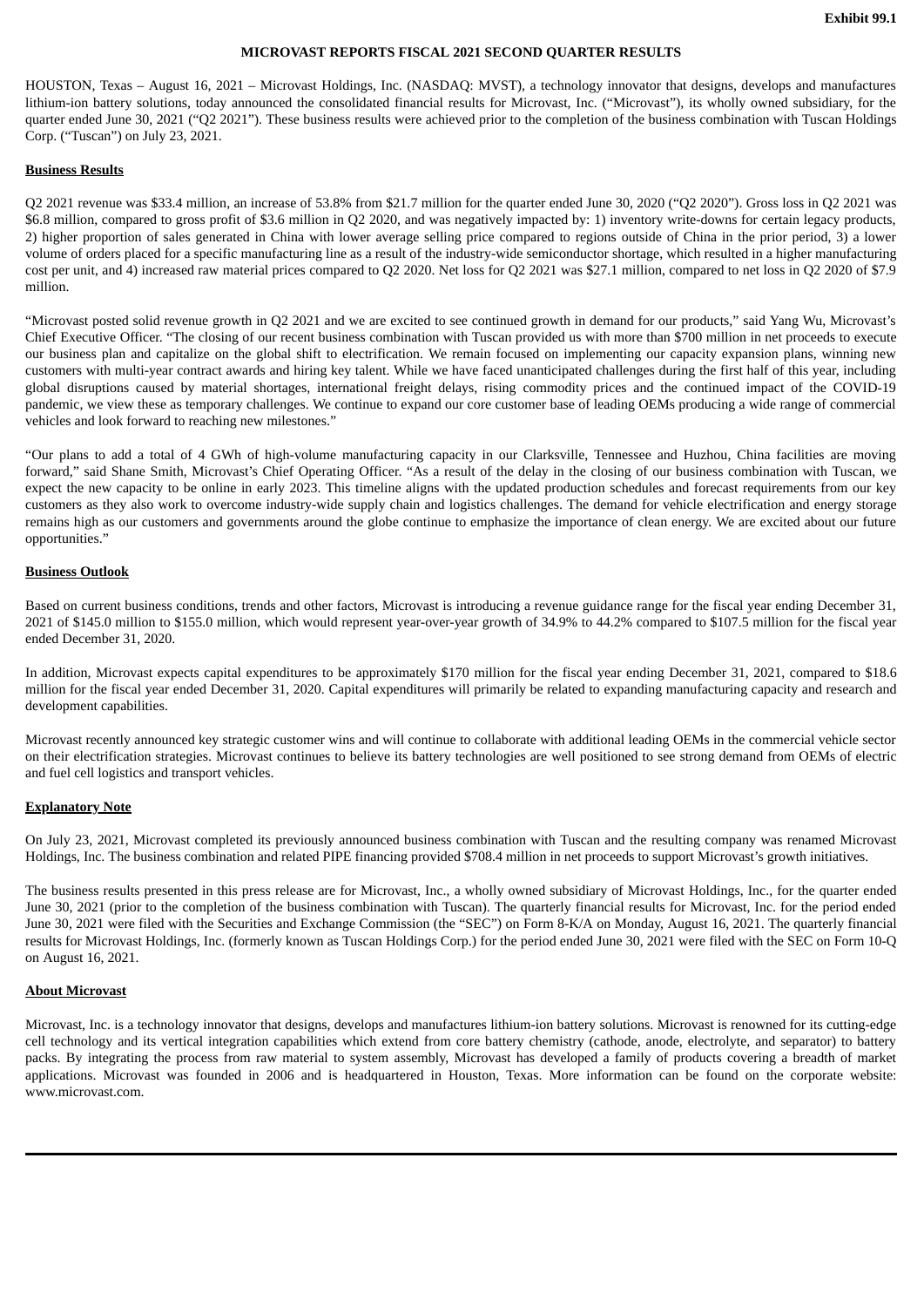## **MICROVAST, INC.**

#### **UNAUDITED CONDENSED CONSOLIDATED STATEMENTS OF OPERATIONS (In thousands of U.S. dollars, except share and per share data, or otherwise noted)**

|                                                    | Three months ended<br><b>June 30,</b> |              |           | Six months ended<br><b>June 30,</b> |           |    |           |
|----------------------------------------------------|---------------------------------------|--------------|-----------|-------------------------------------|-----------|----|-----------|
|                                                    | 2020                                  |              | 2021      |                                     | 2020      |    | 2021      |
| <b>Revenues</b>                                    | 21,698                                | $\mathbb{S}$ | 33,372    | \$                                  | 28,647    | \$ | 48,310    |
| Cost of revenues                                   | (18, 144)                             |              | (40, 146) |                                     | (23, 875) |    | (56, 321) |
| <b>Gross profit</b>                                | 3,554                                 |              | (6,774)   |                                     | 4,772     |    | (8,011)   |
| <b>Operating expenses:</b>                         |                                       |              |           |                                     |           |    |           |
| General and administrative expenses                | (3,760)                               |              | (6,178)   |                                     | (7,949)   |    | (10,752)  |
| Research and development expenses                  | (4,242)                               |              | (5,895)   |                                     | (7,960)   |    | (9,681)   |
| Selling and marketing expenses                     | (2,686)                               |              | (3,706)   |                                     | (6,008)   |    | (6, 862)  |
| <b>Total operating expenses</b>                    | (10, 688)                             |              | (15,779)  |                                     | (21, 917) |    | (27, 295) |
| Subsidy income                                     | 650                                   |              | 213       |                                     | 841       |    | 2,131     |
| <b>Loss from operations</b>                        | (6, 484)                              |              | (22, 340) |                                     | (16, 304) |    | (33, 175) |
| Other income and expenses:                         |                                       |              |           |                                     |           |    |           |
| Interest income                                    | 125                                   |              | 111       |                                     | 436       |    | 207       |
| Interest expense                                   | (1,357)                               |              | (1,537)   |                                     | (2,837)   |    | (3,383)   |
| Loss on changes in fair value of convertible notes |                                       |              | (3,243)   |                                     |           |    | (6, 843)  |
| Other expense, net                                 | (4)                                   |              | 49        |                                     | (5)       |    | 44        |
| Loss before provision for income taxes             | (7, 720)                              |              | (26,960)  |                                     | (18, 710) |    | (43, 150) |
| Income tax expense                                 | (137)                                 |              | (109)     |                                     | (275)     |    | (218)     |
| <b>Net loss</b>                                    | \$<br>(7, 857)                        | \$           | (27,069)  | \$                                  | (18, 985) | \$ | (43,368)  |

2